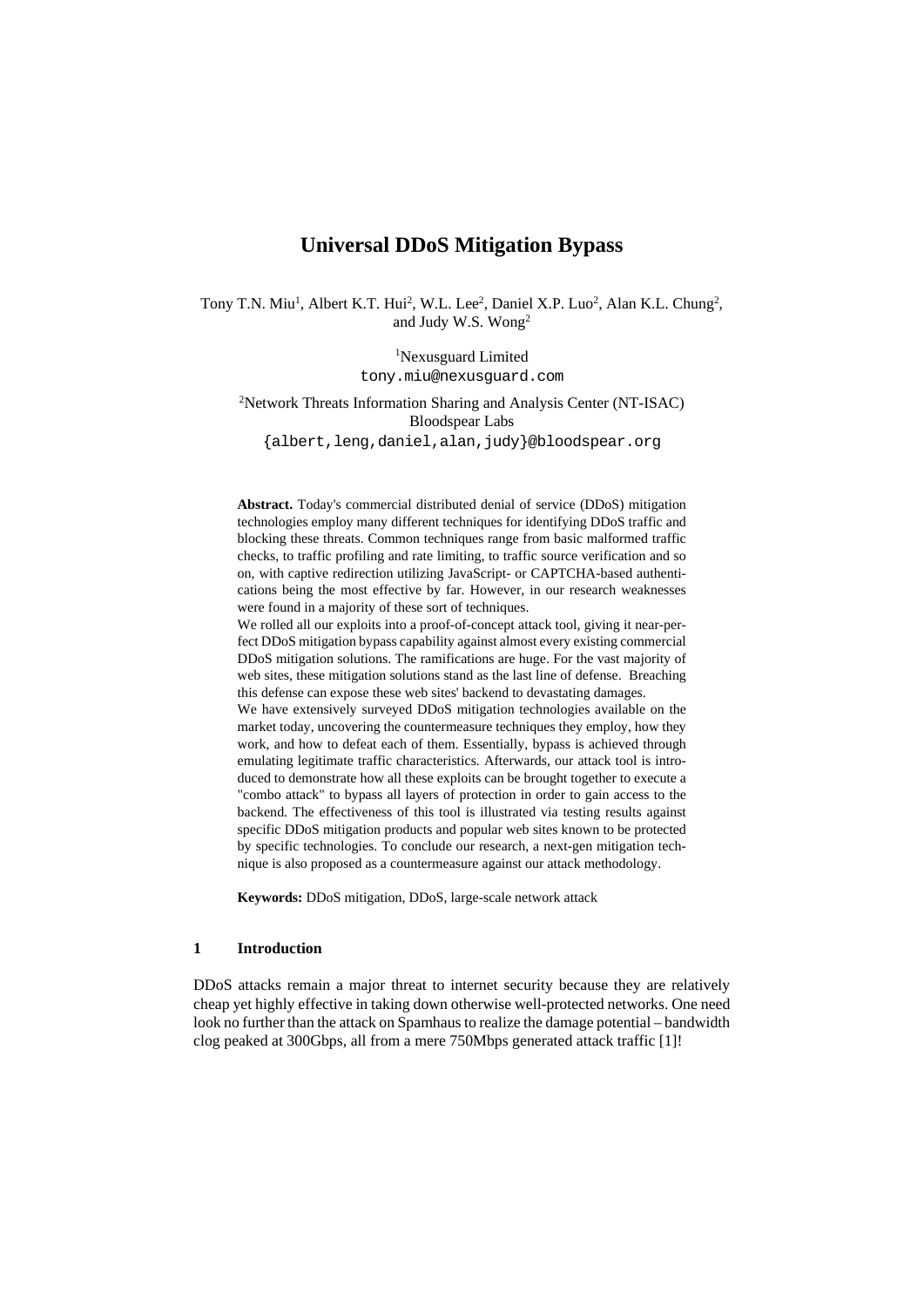In the following sections, we first examine DDoS attacks observed in the wild and commercially available mitigation techniques against those attacks, with brief discussion on each technique's inherent weaknesses. Next, we introduce bypass mechanisms that exploit these weaknesses and, through illustrating our proof-of-concept (PoC) tool "Kill 'em All", show how bypass mechanisms can be combined to achieve total bypass, thereby defeating defense-in-depth design typically adopted in DDoS mitigation solutions.

To conclude, we substantiate our claim with testing results against specific mitigation solutions, and propose a next-generation mitigation methodology capable of defending against "Kill 'em All"-type attacks.

# **2 DDoS Attack Categories**

The crudest form of DDoS attack are *volumetric DDoS attacks*, whereby a huge volume of traffic pours into the victim in a brute-force manner, hogging all bandwidth otherwise available for legitimate purposes. Execution is expensive, as the attacker would have to send traffic whose volume is on par with the victim's spare capacity. This translates to a higher monetary cost associated with hiring botnets. The age-old ping flood is a prime example.

*Semantic DDoS attacks* work smarter, amplifying firepower by exploiting semantic contexts such as protocol and application weaknesses [2]. This effectively tips the balance in the attacker's favor, making attacks much cheaper. Examples of semantic attacks include Slowloris [3] and Smurf [4] attacks, as well as attacks that make excessive database lookups in web applications.

The last one, effecting database lookups, exemplifies emerging *application level attacks*, whereby attacks target weaknesses in specific applications. As of the time of this paper, API attacks are on the rise, paving the way to *attack pivoting* with which attacks can be extended to other computing systems through the API of applications on the system being directly targeted.

A third category, *blended DDoS attacks*, aims to achieve stealthy attacks through blending into legitimate traffic, practically rendering ineffective most countermeasures designed to filter out abnormal, presumably malicious, traffic. HOIC [5] with "booster packs" (elements that add randomized headers and so on in order to make attack traffics look legit) is an example of an attack that employs blending techniques via randomized headers. Another flavor of *blended DDoS attacks* [6] mixes weaponized exploits with high volume DDoS attacks, in order to increase the exploit success rate and evade detection. This works because many security controls fail under DDoS, leaving affected systems wide-open to exploits (see [Figure 1](#page-2-0) for an example). Moreover, DDoS can also overwhelm audit trail and logging mechanisms, making incident response and forensics much more difficult.

Note that these categories are by no means mutually exclusive. For instance, blended attacks that also exploit application weaknesses are not at all uncommon in the wild.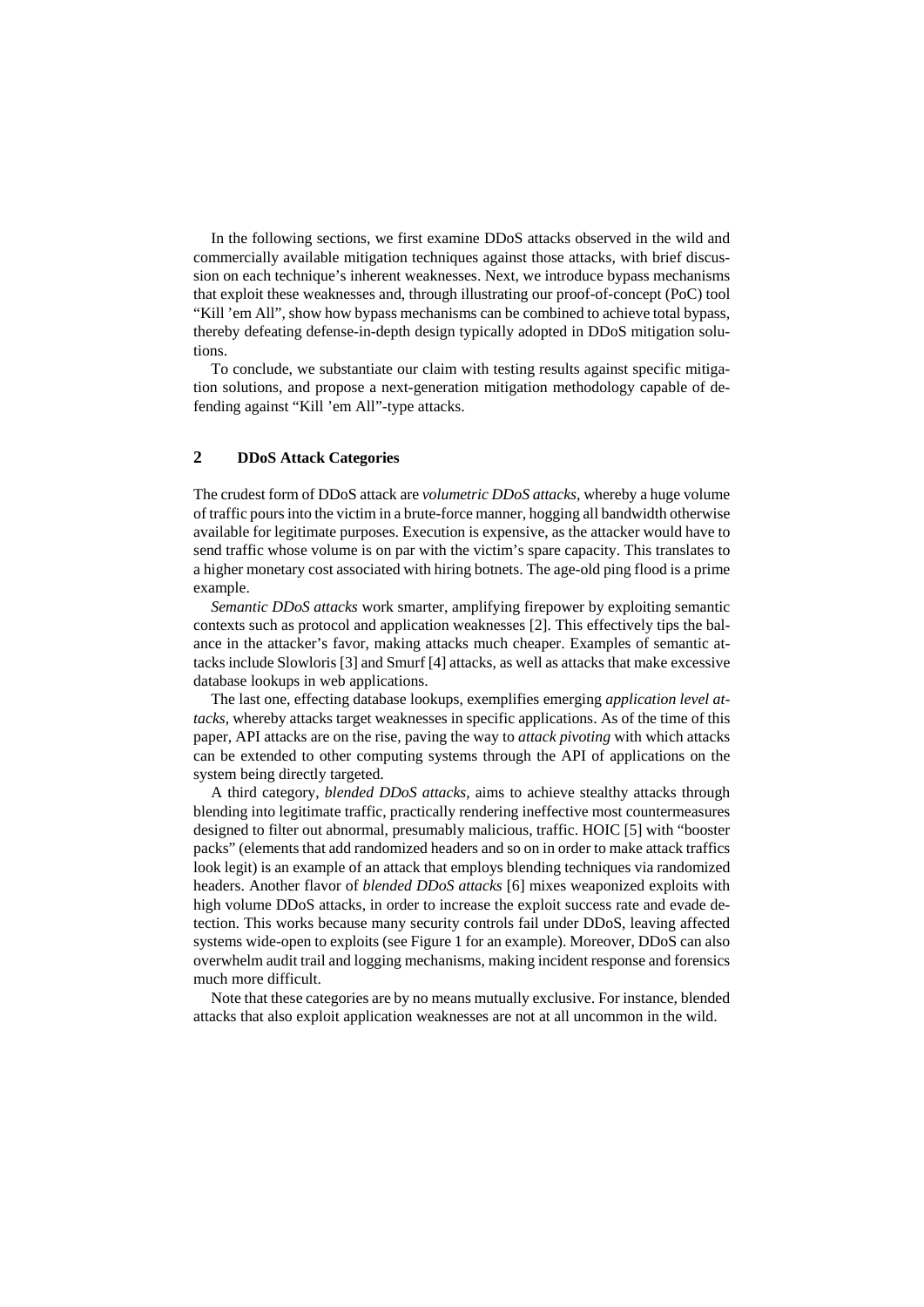| Gateway Cluster Properties - Corporate-Cluster-1                                                                                                                                                                                                                            |                                                                                                                                                                                                                                                                                                                                                                                                                                                                                                                                                                                         | $\mathcal{P}$<br>$\mathbf{x}$ |
|-----------------------------------------------------------------------------------------------------------------------------------------------------------------------------------------------------------------------------------------------------------------------------|-----------------------------------------------------------------------------------------------------------------------------------------------------------------------------------------------------------------------------------------------------------------------------------------------------------------------------------------------------------------------------------------------------------------------------------------------------------------------------------------------------------------------------------------------------------------------------------------|-------------------------------|
| <b>General Properties</b><br><b>Cluster Members</b><br>-ClusterXL<br>由 Topology<br><b>EI NAT</b><br><b>IPS</b><br>- HTTPS Inspection<br>Platform Portal<br><b>E</b> -IPSec VPN<br>- Monitoring Software bla<br>E Logs<br>- Fetch Policy<br>Capacity Optimization<br>面·Other | <b>IPS</b><br>Profile Assignment<br>Recommended Protection<br>Assign IPS Profile:<br><b>Protection Scope</b><br><sup>O</sup> Protect internal hosts only<br>Perform IPS inspection on all traffic<br><b>Bypass Under Load</b><br>V Bypass IPS inspection when gateway is under heavy load<br>Track: Log<br>Advanced<br>▼<br><b>Failover Behavior</b><br>Upon failover in cluster:<br>@ Prefer security - Close connections for which IPS inspection cannot be<br>quaranteed<br><sup>O</sup> Prefer connectivity - Keep connections alive even if IPS inspection cannot<br>be quaranteed |                               |
| m.<br>$\blacktriangleleft$                                                                                                                                                                                                                                                  |                                                                                                                                                                                                                                                                                                                                                                                                                                                                                                                                                                                         | <b>OK</b><br>Cancel           |

*Figure 1. Example of security control failure under DDoS.*

# <span id="page-2-0"></span>**3 Commercial DDoS Mitigation Techniques and Their Weaknesses**

Over the years, as DDoS attacks gain sophistication, so do countermeasures. DDoS countermeasures can be broadly classified into three elements: prevention, detection and mitigation. In this paper we shall limit our scope to DDoS mitigation, which concerns coping with ongoing attacks, reducing the impact and containing the damage. For immediate relevance we only consider currently available commercial solutions.

With reference to [Figure 2,](#page-3-0) common commercial detection and mitigation methods are discussed below.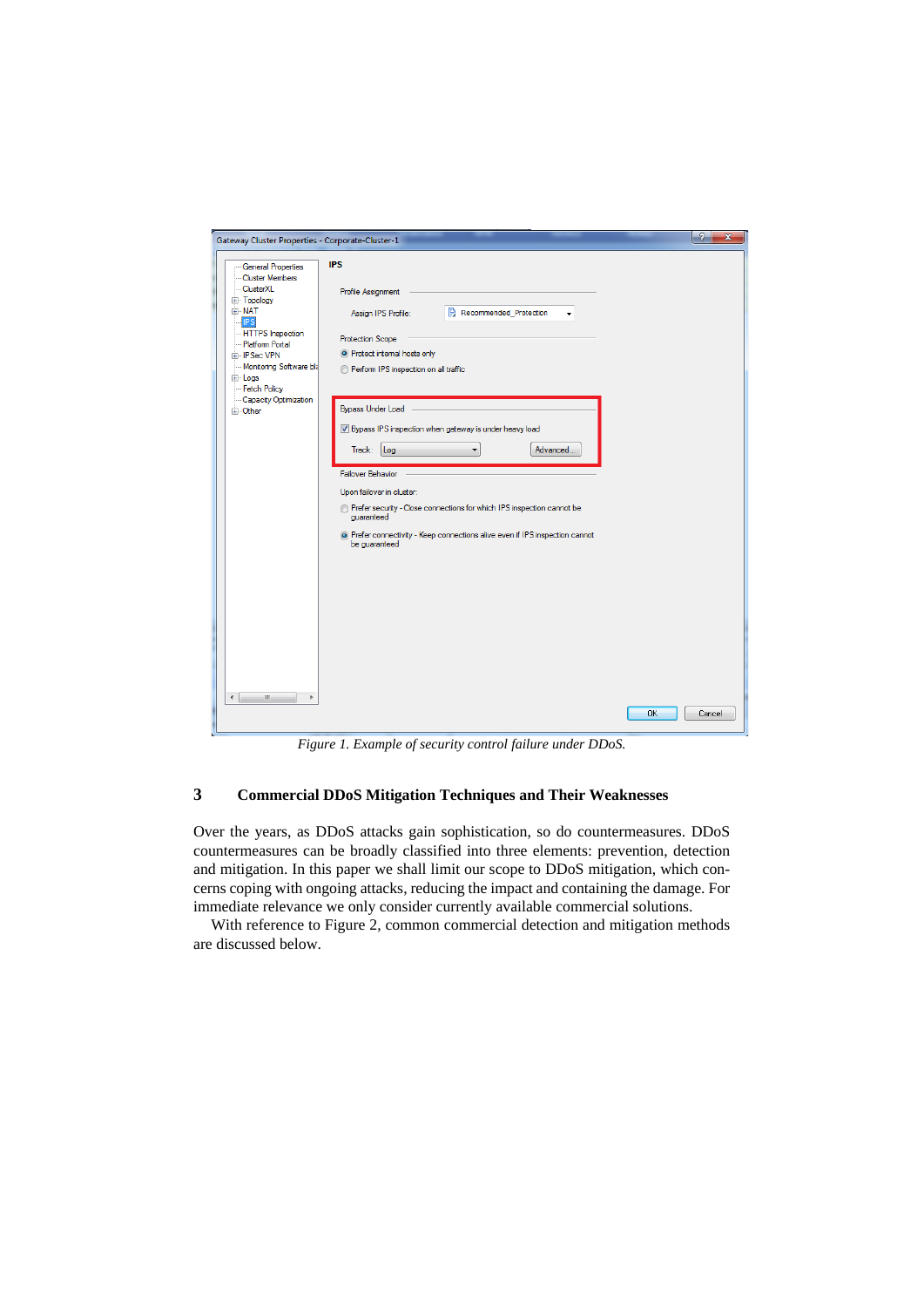

*Figure 2. DDoS Mitigation Techniques*

# <span id="page-3-0"></span>**3.1 Techniques Primarily Dealing with Volumetric Attacks**

A network system has multiple capacity limits, such as:

- 1. maximum inbound bandwidth (data link layer statistics),
- 2. maximum number of packet rate (network layer statistics),
- 3. maximum HTTP request rate (application layer protocol statistics),
- 4. maximum HTTP object return rate (server load statistics),
- 5. maximum concurrent TCP connections (system resource statistics), and so on.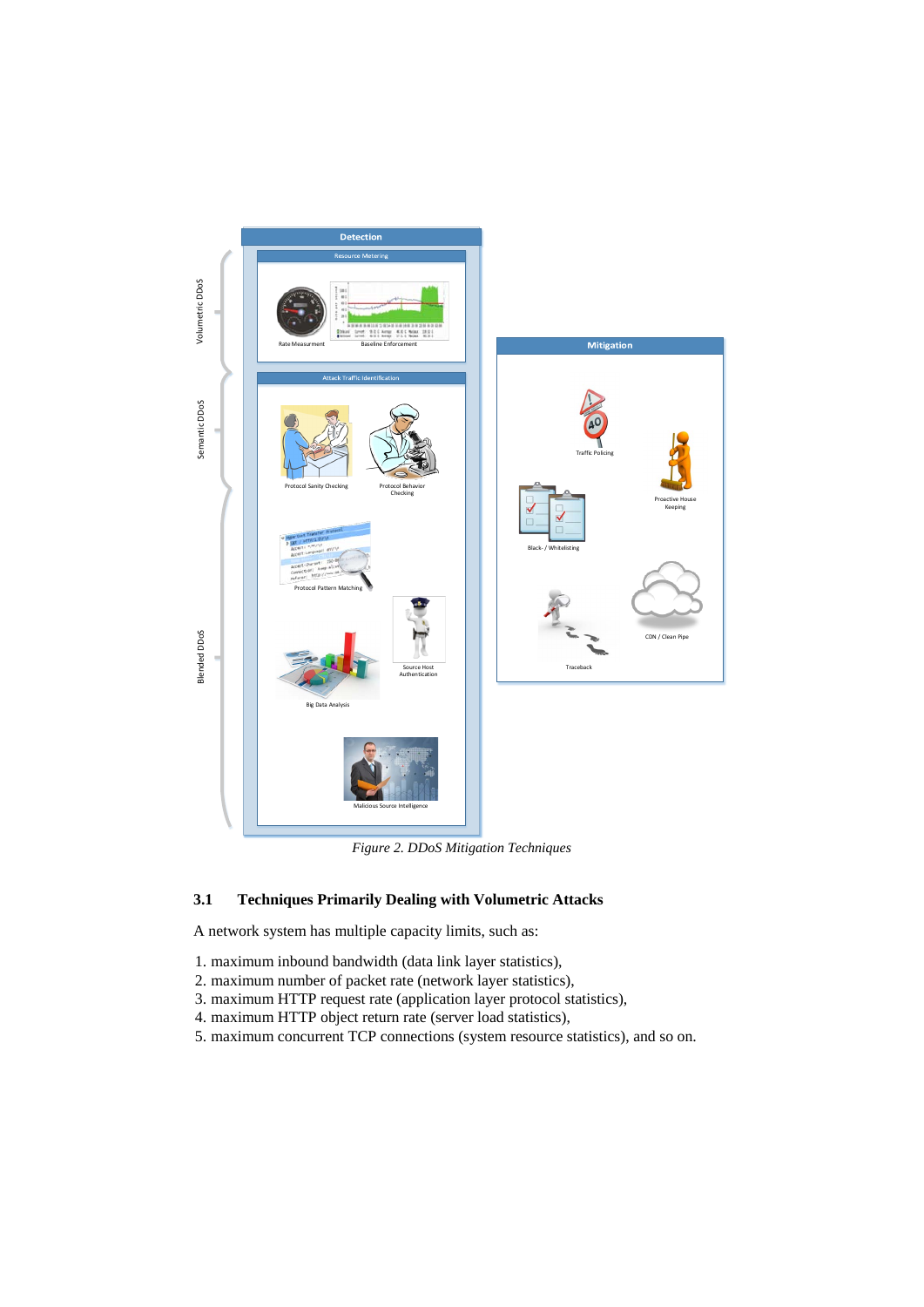Volumetric attacks attempt to exhaust these limits in order to render the system unavailable.

## **Rate Measurement, Baseline Enforcement and Traffic Policing**

Against volumetric attacks, a direct mitigating tactic employs *traffic policing* to curb attack traffic. Common implementations typically involve *baseline enforcement* and *rate limiting*, whereby traffic that exceeds a capacity threshold or otherwise violates predetermined traffic conditions (baseline profile) are forcibly suppressed to ensure conformance with capacity rules. This is usually achieved through selective packet dropping (*traffic shaping*), or outright blacklisting of infringing traffic sources.

An inherent weakness of this approach is that an attacker can probe the target with test traffic to determine the thresholds at which policing will take place. Upon this discovery, the attacker can fire an attack that goes just below the radar, and multiply the firepower by using multiple attack sources.

Indeed, rate metering and baseline enforcement can be applied to specific source IP addresses or to address ranges such as entire subnets. But, a pure traffic policing approach cannot correlate across unrelated sources, because that would require visibility into traffic characteristics deeper than just capacity rule violations. Historically this inherent weakness has given rise to the proliferation of botnets, as they make possible the execution of coordinated attacks across massive unrelated sources which are deadly against these first generation DDoS mitigation techniques.

## **3.2 Techniques Primarily Dealing with Semantic Attacks**

Semantic DDoS attacks exploit weaknesses in protocol, application or other design issues to cause resource starvation. Examples include:

- 1. Smurf Attack (exploit ICMP reply and IP broadcast behavior),
- 2. SYN Flood (exploit TCP half-open connection's provision for waiting),
- 3. Slowloris Attack [3] (exploit HTTP request's provision for waiting),
- 4. Teardrop Attack (crash OS with malformed IP packets),
- 5. CrashIIS Attack (crash IIS with malformed HTTP GET requests),
- 6. Apache Killer (exploits weakness in Apache's range implementation),
- 7. database amplification attack, i.e. making cheap HTTP requests that involve expensive database queries in rapid succession (exploit request-response cost asymmetry), and so on.

### **Protocol Sanity and Behavior Checking**

Semantic attacks usually follow specific patterns. For instance, Teardrop Attack's telltale signature is its overlapping IP fragments. Checking for these signatures may not be trivial to implement but nevertheless provides definite criteria for filtering. It is for this reason that *protocol sanity and behavior checking* are mostly effective for catching known semantic attacks.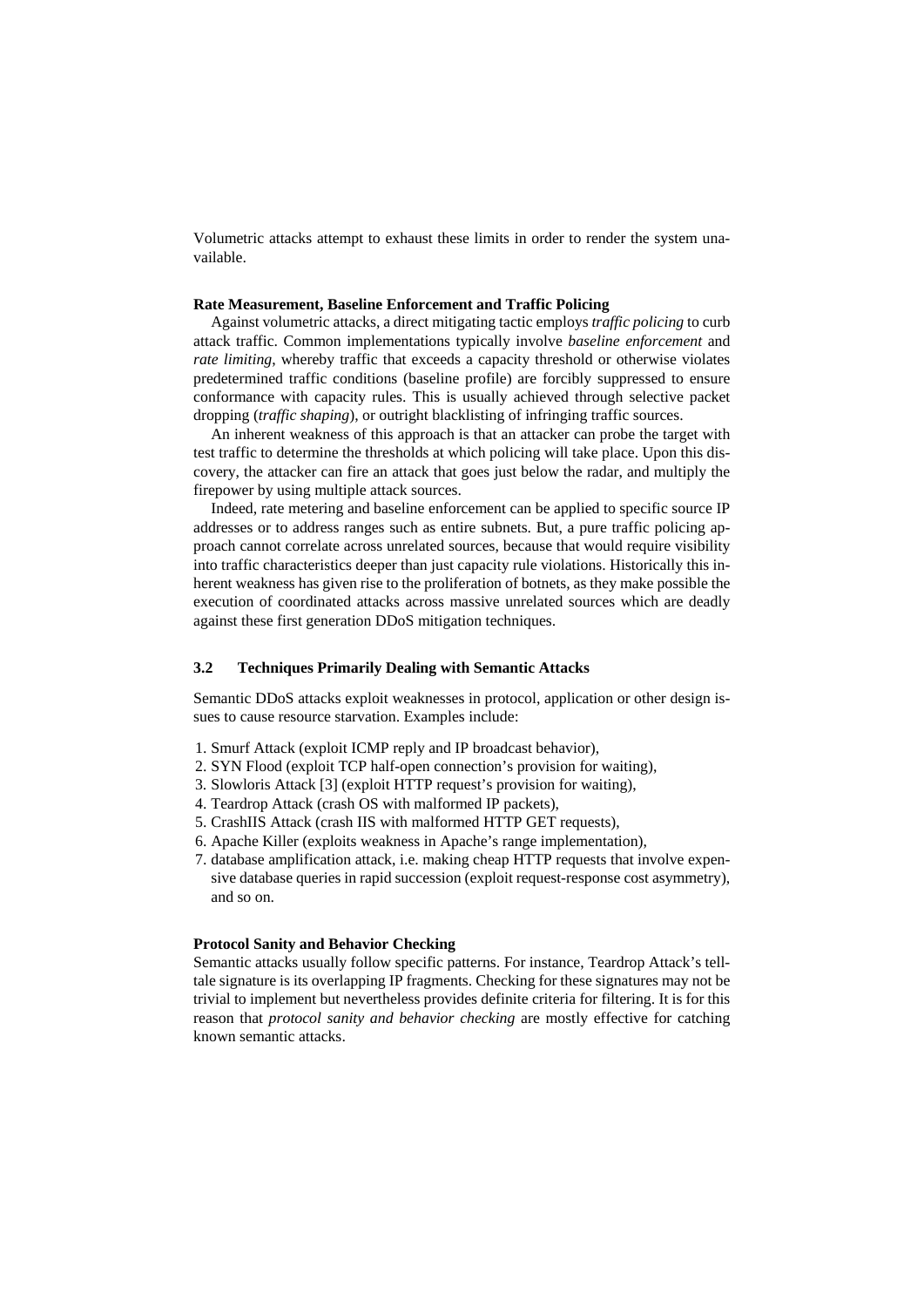However, extending sanity checking to cover 0-day semantic attacks by checking for malformed protocol data units (packets, datagrams, segments, HTTP requests, etc.) in general is often met with mixed success. This is because RFCs are often ambiguous about less common conditions, and all networking stack implementations have their own interpretations of the standards and idiosyncrasies. There are also widespread usages that are actually non-compliant — this reality makes an aggressive filtering approach prone to breaking real-world applications.

Interplay among layers of networking protocols further complicates the issue, giving way to ample opportunities for exploitation. One such example is the TCPxHTTP Attack [7].

### **Proactive Resource Release**

Another approach that is most effective against resource starvation attacks is proactive resource release whereby resources prone to starvation are forcibly freed up.

For compatibility and scalability reasons, commercial mitigation solutions are usually deployed externally to individual computer systems and networking devices, treating them as black boxes. This precludes resource release measures that require hostbased mechanisms such as enlarging the TCP concurrent connection pool.

That said, resource freeing by means of TCP connection reset can be instrumented externally — sending a TCP RST packet to a server host is sufficient to close and free up a connection. For TCP-based DDoS attacks, forceful TCP connection reset is a very practical control mechanism.

However, proactive resource release can inadvertently disrupt legitimate uses. As such graceful recovery is a desirable compensatory feature to have.

Resource holding attacks like Slowloris [3] are best handled with proactive resource release. However, the detection of these attacks often requires matching predefined traffic behavior profiles. Even more troublesome for modified implementations, for which no predefined profile would work, detection would have to resort to spotting deviations from normal traffic.

Proactive resource release can by definition be circumvented by staying just below release threshold.

# **3.3 Techniques Primarily Dealing with Blended Attacks**

In response to mitigation techniques that excel at filtering out malformed traffic, blended attacks gained popularity. They strive to evade filtering by mimicking legitimate traffic, such as for HTTP requests to bear believable real-world User-Agent string, and have variable lengths.

#### **Traffic Statistics and Behavior Big Data Analysis**

Traffic statistics and behavior big data analysis aims at building a baseline profile of traffic such that significant deviation at runtime can trigger a red flag. Generally datamining can work on the following three aspects: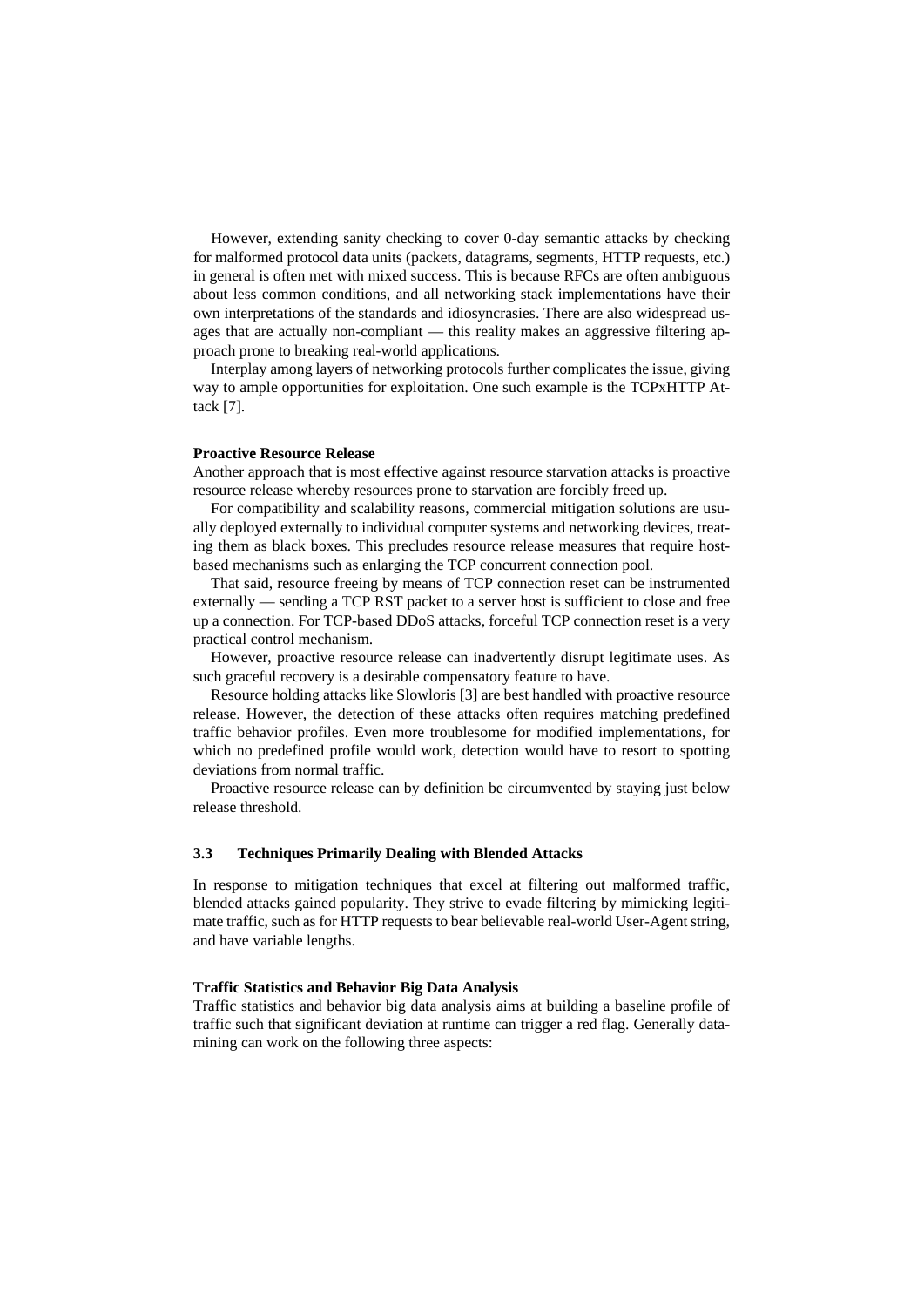*Protocol Parameter Profiling —* Historical implementations have given individual protocols certain common choices for parameter values in normal traffic, for instance, a normal TCP SYN packet (created via connect()) is 48 to 60-byte long, has a TTL value of 64 and has the DF bit set, whereas SYN packets commonly found in DDoS attacks are usually much shorter and have different values for TTL and DF, mainly due to the use of raw packet crafting and for bandwidth economy. Another example is that a majority of legitimate ICMP Pings have a TTL value of either 128 (for Windows) or 255 (for Linux). Likewise, frequency distribution of common values can be drawn for upper layer attributes such as HTTP methods and User-Agent strings.

*Traffic Behavior Profiling —* Certain behavior features can be mined from traffic to individual sites. The most prominent aspect is that of temporal activity patterns. For instance, web games traffic generally picks up from 6am in the morning, gradually ramping up until 9am at which point traffic plummets, only to pick up briefly again during lunch hours, with 7pm to 3am being the most heated gaming time period. Other useful features to be mined include proportions of individual protocols, average session lengths and frequency distribution of TCP flags.

*Demographic Profiling* — Visitors to a website exhibit a certain demographic profile, such as where they come from and what browsers they use. Likewise, other network destinations tend to cater mainly to a specific group of similar clients. Detection of these correlations will facilitate red-flagging of abnormal traffic. For instance, a surge of visitor traffic from Russia to a web site written only in German is almost always indicative of an ongoing DDoS attack.

### **Protocol Pattern Matching**

The technology behind protocol pattern matching can be as simple as old-school attack signature matching, yet highly effective. This is because many widespread DDoS tools generate traffic with idiosyncratic packet patterns that can be easily identified. For instance, HOIC [5] version 2.1 makes an "HTTP/1.0" GET request with a "Host: " header which is also strangely listed last, and before header payloads telltale doublespaces can be seen.

Whereas matching can be applied to payloads just as well as headers, implementations are not as common due to the high cost associated with payload matching.

A high-confidence match would require multiple matching criteria to all be satisfied. For this reason, regular expression algorithms are usually employed for efficient execution. Due to the high cost associated with matching after request reassembly, a common implementation shortcoming is the inability to match across individual packets, making it possible to evade matching by fragmenting requests into multiple packets.

## **Source Host Verification**

Source host verification aims at identifying illegitimate sources (mainly spoofed addresses and zombie computers running specialized DDoS traffic generators) and blocking them. A step up from passively inspecting traffic to look for red flags, this approach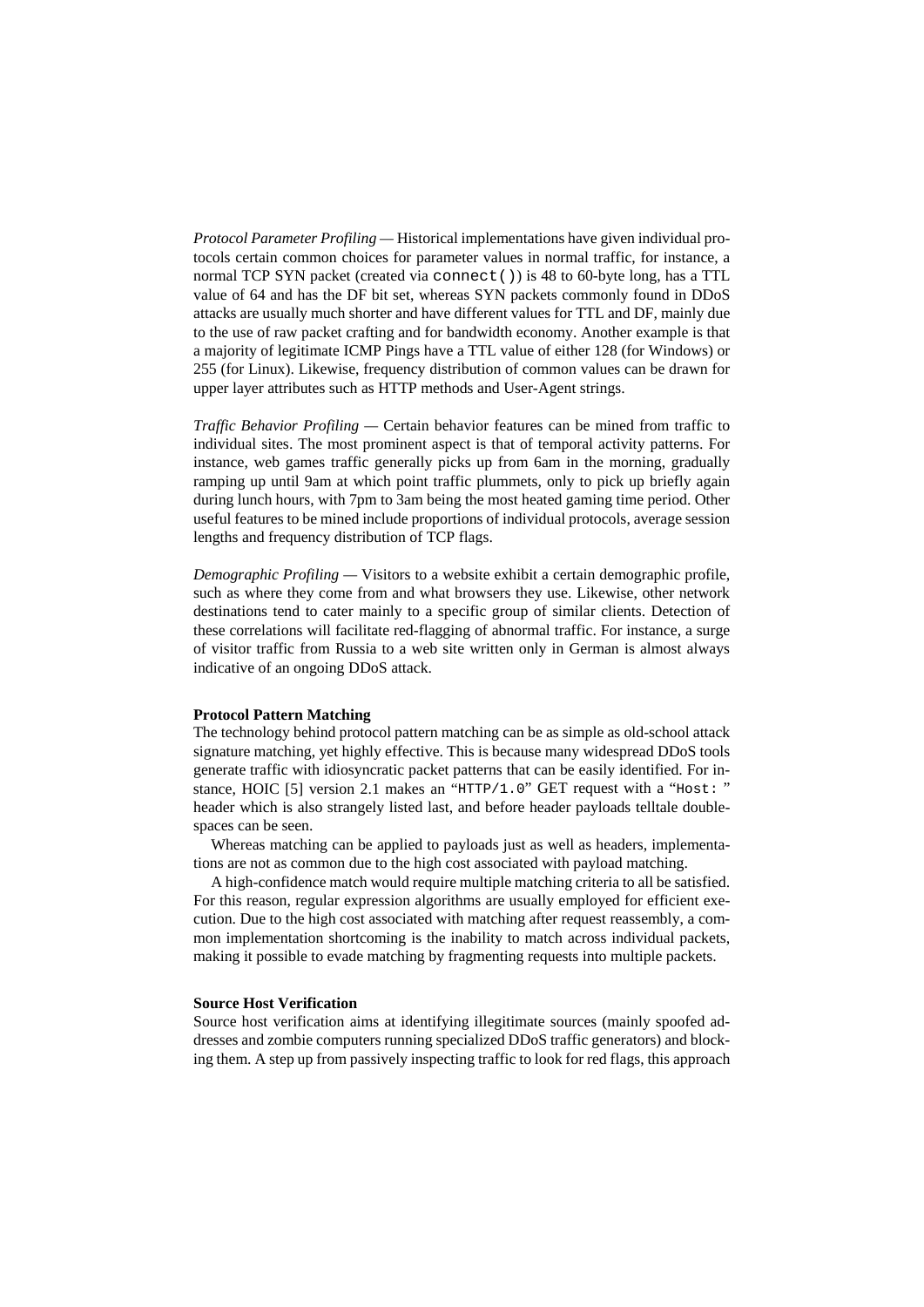actively probes the sources for verification, usually via checking for features normally only found in full-fledged browsers and TCP/IP stacks.

*TCP SYN Authentication* — With this method, the authenticity of the client's TCP stack is validated through testing for correct response to exceptional conditions. Common tactics include sending back a RST packet on the first SYN expecting the client to retry, as well as deliberately sending back a SYN-ACK with wrong sequence number expecting the client to send back as RST and then retry.

The best approach to defeating this method is to have the OS networking stack handle such tests.

*HTTP Redirect Authentication —* The basic idea is that a legitimate browser will honor HTTP 302 redirects. As such, by inserting artificial redirects, it would be safe to block non-compliant clients.

Clearly, it is not particularly difficult to implement just enough support for HTTP redirects to fool HTTP Redirect Authentication.

*HTTP Cookie Authentication —* This method works like, and is usually used together with, HTTP Redirect Authentication. Essentially, browser's cookie handling is tested. Clients that do not carry cookies in subsequent HTTP requests are clearly suspect and can be safely blocked.

As in adding support for HTTP Redirect Authentication, cookie support does add additional complexity and reduces raw firepower in DDoS attacks.

*JavaScript Authentication —* With JavaScript Authentication, a piece of JavaScript code embedded in the HTML is sent to clients as a challenge. Obviously, only clients equipped with a full-fledged JavaScript engine can perform the computation. It would not be economical for DDoS attack tools to hijack or otherwise make use of a real heavyweight browser to carry out attacks.

An extended implementation would make use of UI elements such as JavaScript dialog boxes or detecting mouse movements in order to solicit human inputs. Going this far would impede otherwise legitimate automated queries, making this mechanism only suitable for a subset of web sites designed for human usages, but not those web APIs such as REST web services.

Attack tools however, can incorporate standalone JavaScript engines such as Spider-monkey<sup>[1](#page-7-0)</sup> or V8<sup>[2](#page-7-1)</sup> which are relatively lightweight and would not bog down attacks too much. As of this writing, the major challenge with this bypass method lies with adequate DOM implementations.

*CAPTCHA Authentication —* A very heavy-handed approach that involves human intervention whereby CAPTCHA challenges are inserted into suspicious traffic. If the client end is successful in solving the CAPTCHA, it will be whitelisted for a certain

-

<sup>1</sup> <https://developer.mozilla.org/en-US/docs/SpiderMonkey>

<span id="page-7-1"></span><span id="page-7-0"></span><sup>2</sup> <https://code.google.com/p/v8/>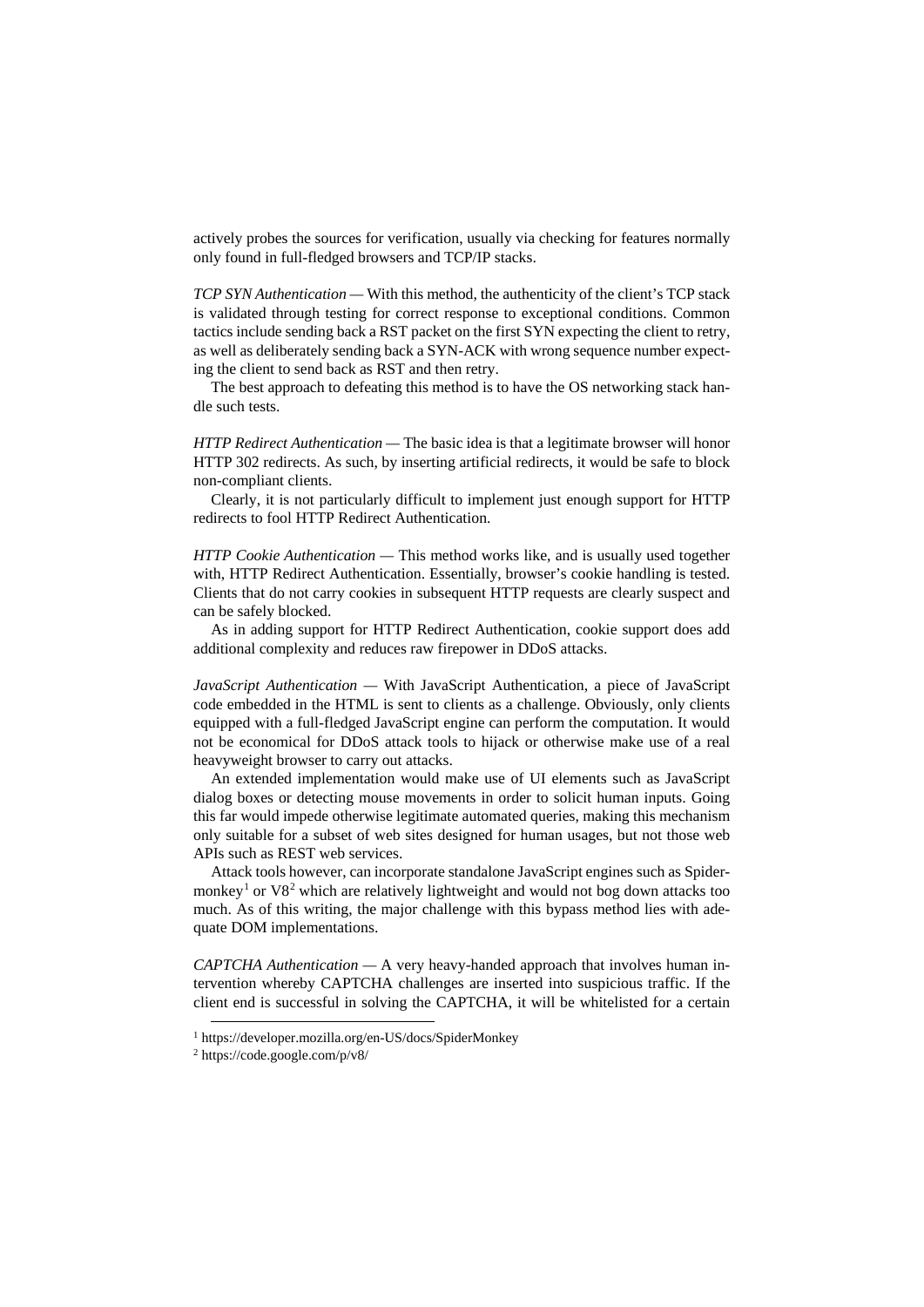period of time or for certain amount of subsequent traffic, after which it will need to authenticate itself again.

This method is, in itself, rather intrusive and in practice used only sparingly. While far from easy, automated means to solve CAPTCHA do exist and is a topic of ongoing research.

# **3.4 Generally Applicable Detection Methods**

### **Source Isolation**

Source Isolation mechanisms aim to figure out where DDoS attack traffic comes from and stop it at the sources. If an attacker is able to bypass attack identification (and detection in general), such as with detection techniques discussed in this paper, no mitigation including Source Isolation will be triggered. In practice, the effectiveness of source isolation is questionable due to the extensive use of botnets. An example of source isolation implementation is given in [11] Source Path Isolation Engine (SPIE).

## **Malicious Source Intelligence**

Much like source isolation, blocking decisions can also be based on attack traffic identified elsewhere (in this case, primarily through thfiird-party lter lists), saving identification burden and reducing delays in mitigation. Trust placed on third parties must be carefully managed however.

# **3.5 Generally Applicable Mitigation Methods**

### **Blacklisting**

Blacklisting is essentially a short circuit mechanism aimed at cutting down the tedious work of having to classify individual flows by outright dropping traffic from entire IP addresses for a certain period of time or for a certain amount of traffic volume immediately upon identification of one attack from those sources. Blacklisting cannot be permanent, as IP addresses can be dynamically assigned and zombied computers can be repaired. Mitigation bypass should strive to avoid triggering blacklisting.

# **Whitelisting**

In contrast to blacklisting, whitelisting preapproves traffic from entire IP addresses for a certain period of time or for a certain amount of volume upon determining those sources are well behaving.

A common exploit against whitelisting mechanisms is to have traffic sources send legitimate traffic long enough, and to pass authentication if required, for those sources to trigger whitelisting, and then start DDoS attacks under the protection of being whitelisted.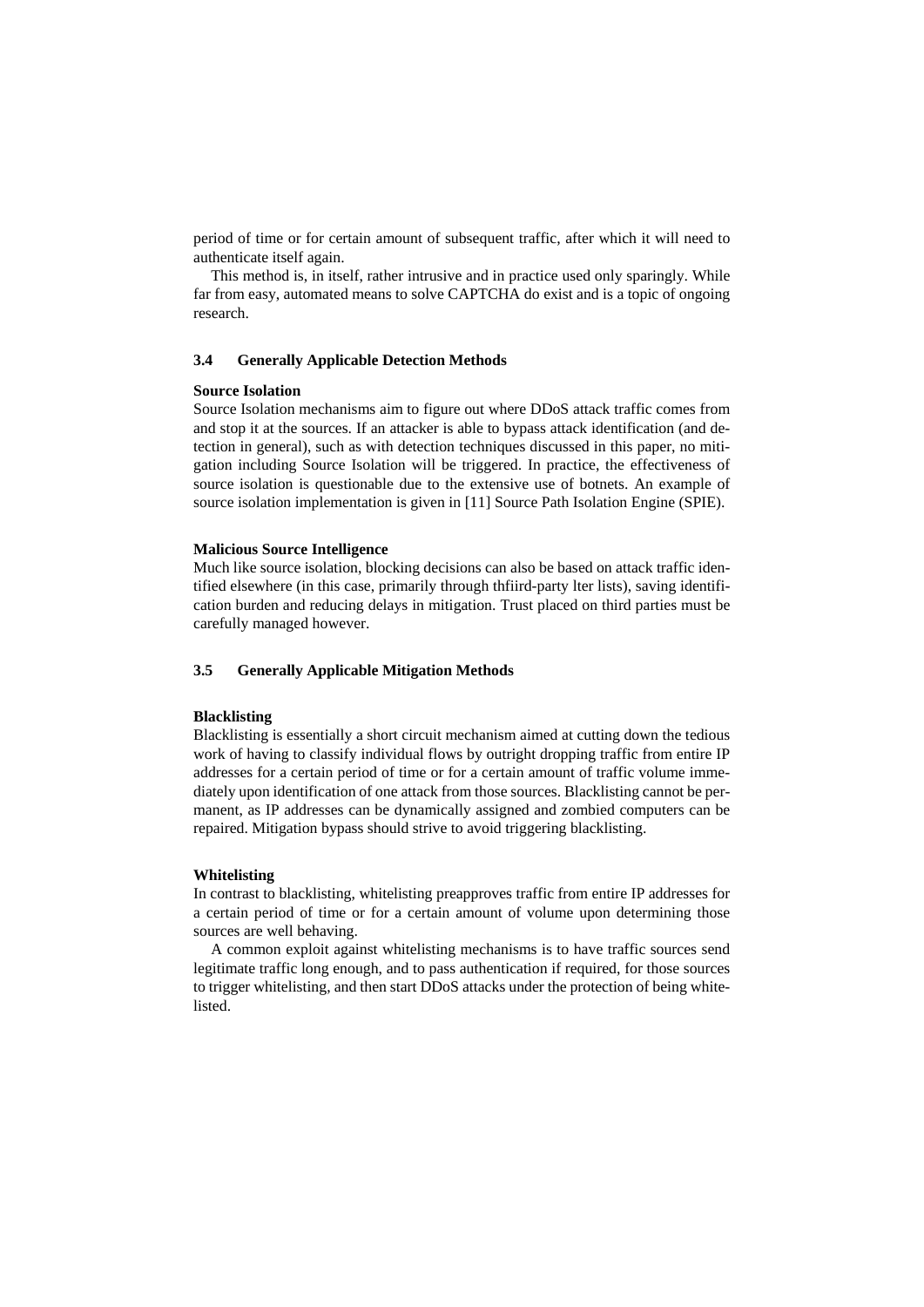# **3.6 Other Mitigation Solutions And Tools**

## **Clean Pipes**

So-called clean pipes work by redirecting all incoming traffic to a scrubbing center which applies DDoS defense mechanisms including all other mitigation techniques documented in this paper, in order to scrub them clean—taking out attack traffic leaving only clean traffic to the backend.

A significant drawback to this asymmetric approach is that only traffic inbound to backends ever gets to be inspected by the scrubbing center (return traffic goes directly from the backends to the clients). This limited visibility precludes stateful inspection that requires looking at traffic in both directions. For instance, clean pipes can be oblivious to TCP Half-Open Attacks by following SYN packets with an appropriate ACK, unless information about return traffic is somehow fed back from peer networks to complete the picture.

# **Secure CDNs**

While not initially designed as a DDoS mitigation mechanism, CDNs nevertheless are sometimes (mis)used as a preemptive defense to alleviate DDoS damages.

The problem with this approach is that backends typically trust the CDN unconditionally, making them susceptible to attacks spoofing as traffic from the CDN. Ironically, the presence of CDN can inadvertently worsen a DDoS attack by adding its own headers, occupying even more bandwidth.

## **Firewalls and IPS Systems**

Traditional protection devices such as firewalls and IPS systems [8] generally have many of the mitigation techniques dealing with volumetric and semantic attacks implemented. It is against blended attacks where they fall short.

# **4 Performance Testing**

Through extensive testing we have developed a sure-fire methodology capable of bypassing most commercial mitigation solutions. The key idea is to satisfy source host verification (authentication) so as to be cleared of further scrutiny, and then send attack traffic staying just below traffic threshold. A proof-of-concept tool "Kill 'em All" developed to demonstrate the effectiveness of this approach, is shown in [Figure 3.](#page-10-0)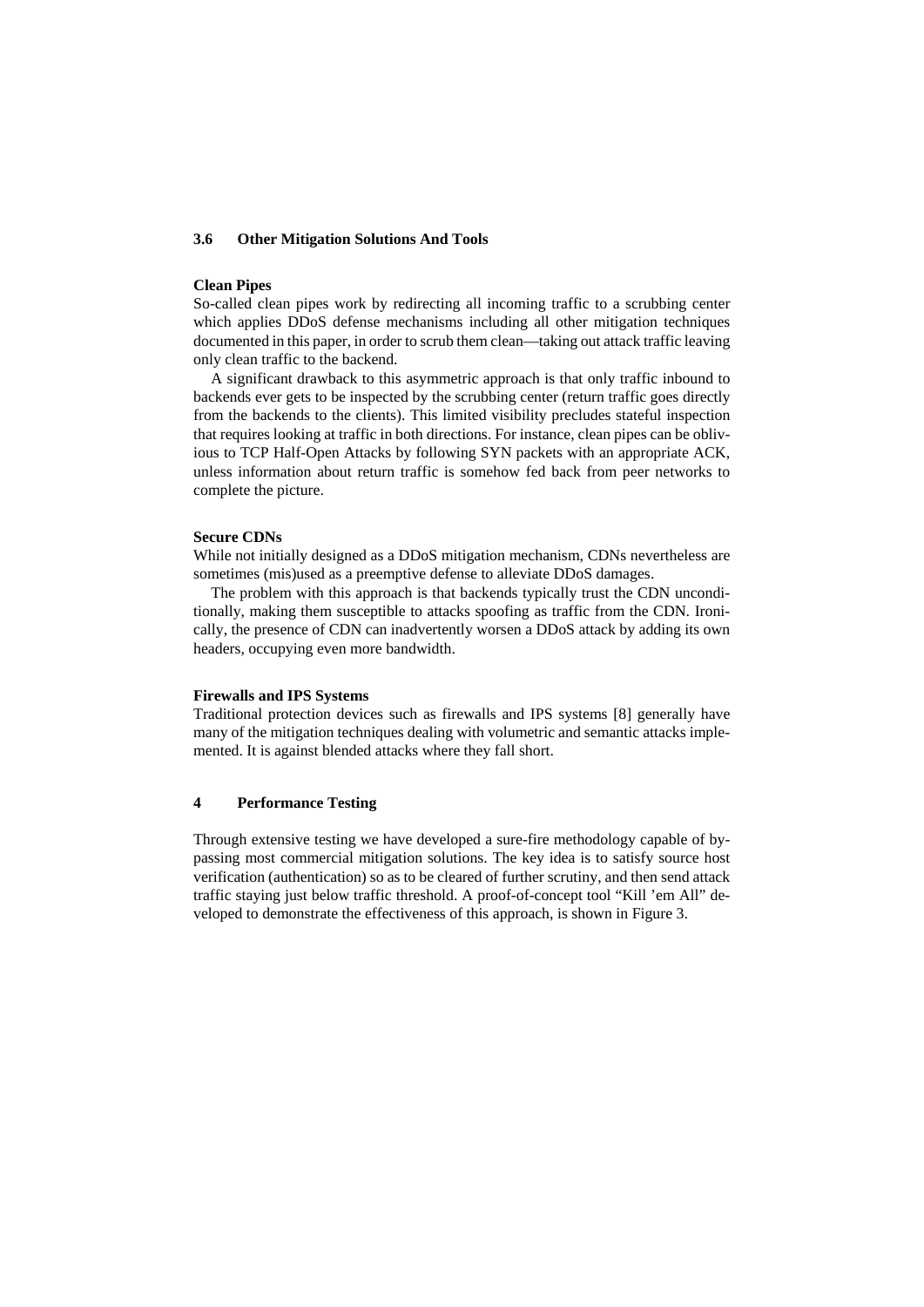| Version 1.0 Caveat:<br>* Only support IPv4.<br>* Source IP not spoofable.<br>* Limited CAPTCHA cracking capability.<br>* Watermark embedded for easy detection. | Kill 'em All 1.0                                                                                                                                           |  |  |  |
|-----------------------------------------------------------------------------------------------------------------------------------------------------------------|------------------------------------------------------------------------------------------------------------------------------------------------------------|--|--|--|
| <b>Source IP:</b> auto detect<br><b>Target URL:</b>                                                                                                             | TCP Traffic Model-<br>÷<br>Number of connections:<br>10<br>Connections interval (second):<br>5.0                                                           |  |  |  |
| <b>FAuthentication Bypass-</b><br><b>HTTP Redirect</b>                                                                                                          | Connection hold time before first request (second):<br>1.0<br>Connection idle timeout after last request (second): 1.0<br>rHTTP Traffic Model <sup>.</sup> |  |  |  |
| HTTP Cookie (Header field:<br>Cookie<br><b>JavaScript</b><br><b>CAPTCHA</b><br>Reauth every (second): 300.0                                                     | ¢<br>Number of requests per connection: 10<br>5.0<br>Requests interval (second):<br>Custom header:                                                         |  |  |  |

*Figure 3. Proof-of-Concept Tool "Kill 'em All"*

<span id="page-10-0"></span>Tests were conducted against products:

- 1. Arbor Peakflow SP Threat Management System (TMS) version 5.7, and
- 2. NSFocus Anti-DDoS System (ADS) version 4.5.88.2.026

as well as secure CDN services:

- 3. Clouflare Business, and
- 4. Akamai.

We are convinced TMS and NSFocus ADS represent a majority of the market, with the former most prevalent among Fortune 500 enterprises and the latter deployed in most every publicly listed company in mainland China.

# **4.1 Testing Methodology**

Tests were conducted against products and cloud services. For product testing an attack workstation was connected to a web site through the DDoS mitigation device under test. For cloud service testing a web site was placed under the protection of the service under test, and then subjected to attacks from a workstation directing attacks towards it through the internet.

In order to simulate normal short-term browsing conditions, in all tests a single TCP connection was used to carry a multitude of HTTP requests and responses. Under this vigorous arrangement not a single attack identification mechanism can be triggered lest the entire connection gets blocked.

During testing, attack traffic was sent to the backend at which point received traffic was compared against the original generated traffic. Bypass was considered successful if all attack traffic passed through intact.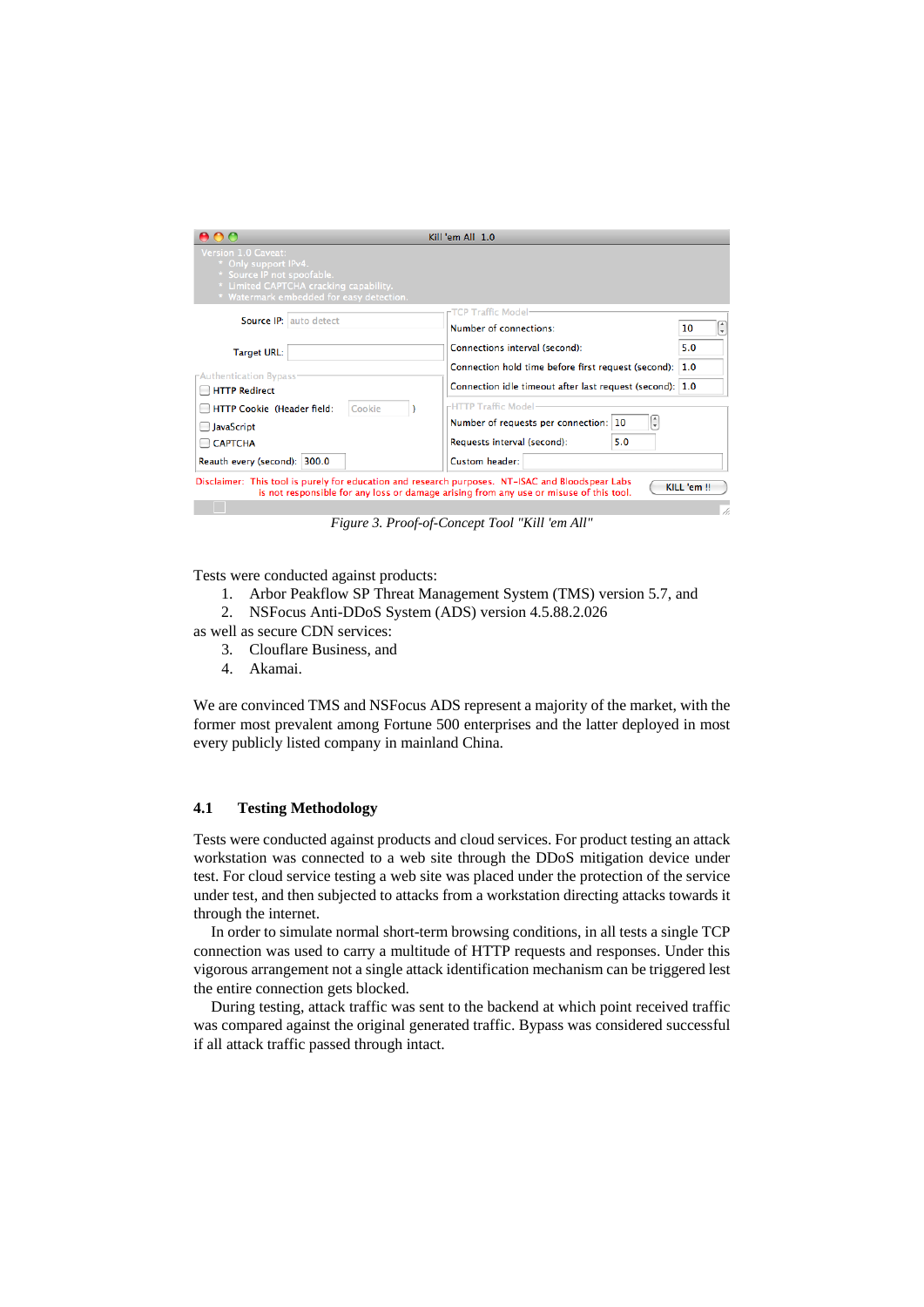# **4.2 Testing Results**

Attacks with bypass capability were applied against individual detection techniques as implemented on the aforementioned products and services. During the attack, effectiveness of the attacks was evaluated and observations were recorded as shown in [Table](#page-11-0)  [1](#page-11-0) below. A " $\checkmark$ " means the bypass was successful with no mitigation activity observed.

| <b>Detection</b>                                         | <b>Arbor Peakflow</b>                                                                         | <b>NSFocus</b>              |                   |               |
|----------------------------------------------------------|-----------------------------------------------------------------------------------------------|-----------------------------|-------------------|---------------|
| <b>Techniques</b>                                        | <b>SP TMS</b>                                                                                 | <b>ADS</b>                  | <b>Cloudflare</b> | <b>Akamai</b> |
| Rate Measurement /<br><b>Baseline Enforce-</b><br>ment   | (Zombie Removal, Base-<br>line Enforcement, Traffic<br>Shaping,<br>Rate Limiting)             |                             | N/A               | N/A           |
|                                                          |                                                                                               |                             |                   |               |
| <b>Protocol Sanity &amp;</b><br><b>Behavior Checking</b> | (HTTP Countermeas-<br>ures)                                                                   |                             | N/A               | N/A           |
| Proactive<br><b>Resource Release</b>                     | (TCP Connection Reset)                                                                        |                             | N/A               | N/A           |
| <b>Big Data Analysis</b>                                 | (GeoIP Policing)                                                                              | (Not implemented<br>in ADS) | N/A               | N/A           |
| <b>Malicious Source</b><br>Intelligence                  | (Black White List,<br>IP Address Filter List.<br>Global Exception List,<br>GeoIP Filter List) | (Not implemented<br>in ADS) | N/A               | N/A           |
| <b>Protocol Pattern</b><br>Matching                      | (URL/DNS Filter List,<br>Payload Regex)                                                       |                             | N/A               | N/A           |
| <b>Source Host</b><br>Verification                       |                                                                                               |                             |                   |               |
| <b>TCP SYN</b><br>Authentication                         |                                                                                               |                             | N/A               | N/A           |
| <b>HTTP Redirect</b><br>Authentication                   |                                                                                               |                             |                   | N/A           |
| <b>HTTP Cookie</b><br>Authentication                     |                                                                                               |                             |                   | N/A           |
| JavaScript<br>Authentication                             | (Not implemented)<br>in TMS)                                                                  |                             |                   | N/A           |
| <b>CAPTCHA</b><br>Authentication                         | (Not implemented<br>in TMS)                                                                   |                             | х                 | N/A           |

<span id="page-11-0"></span>*Table 1. Mitigation bypass testing results.*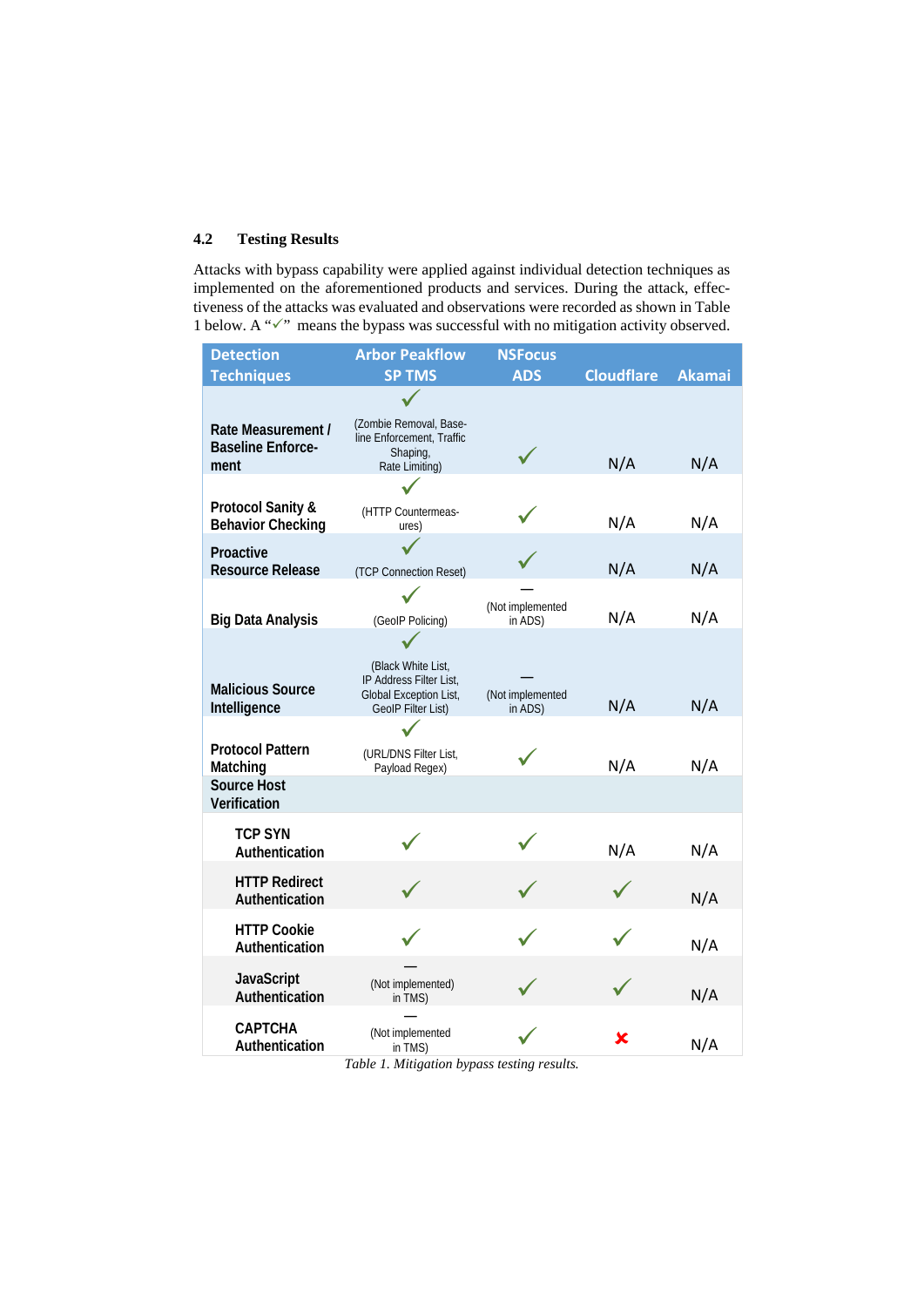With reference to Arbor Network's A Guide for Peakflow® SP TMS Deployment<sup>[3](#page-12-0)</sup>, against TMS we were able to defeat all documented or otherwise active detection techniques relevant to HTTP DDoS attacks, passing through the TMS unscathed.

Attacks against NSFocus ADS<sup>[4](#page-12-1)</sup> were met with remarkable success despite the presence of heavy-handed defenses including CAPTCHA Authentication — we were able to achieve a remarkable 50% success rate solving ADS's CAPTCHA implementation with our OCR algorithms. Due to the shotgun approach to attack, and that getting whitelisted is a big win for the attacker, a 50% success rate for solving CAPTCHA is much more impressive than it may appear at first glance.

Cloudflare essentially employs JavaScript that implements all JavaScript, Cookie and Redirect Authentications in one. We were successful in defeating them all and pushing attack traffic to the backend. Even though Cloudflare does support CAPTCHA Authentication, we observed that its use is not particularly prevalent in the wild, and for the purpose of our PoC since we have already demonstrated a workable solution against CAPTCHA for ADS, we have opted not to repeat this for Cloudflare.

Akamai has implemented source host verification techniques in its security solutions for a few months now, with which according to marketing brochure [8] visitors will be redirected to a JavaScript confirmation page when traffic is identified as potentially malicious. However, despite our best effort sending big traffic to our testing site bearing random HTTP query strings (in order to thwart caching) we have been unable to trigger that feature. Whereas we cannot rule out the remote possibility that our test traffic was way below detection threshold, a much more plausible reason might be that our traffic was indistinguishable from that generated by a real browser.

#### **5 Discussions and Next-Gen Mitigation**

-

In this era of blended attacks, detection methods designed to pick out bad traffics are rendered fundamentally ineffective. The reason why today to a certain extent they still work is mainly due to implementation immaturity (e.g. the lack of ready-to-use JavaScript engine with a workable DOM). Obviously these hurdles can be easily overcome given a little more time and development resources, as our research demonstrated.

A notable exception is the use of CAPTCHA. Despite the fact that we have also demonstrated defeating certain CAPTCHA implementations in use on security products, and that there have been promising results from fellow researches [9] as well, admittedly CAPTCHA still represent the pinnacle of source host verification technique. However, CAPTCHA is necessarily a heavy-handed approach that materially diminishes the usability and accessibility of protected web sites. Specifically, automated queries and Web 2.0 mashing are made impossible. This shortcoming significantly reduces the scope of its application. It is therefore not surprising that CAPTCHA is often default off in security service offerings.

<span id="page-12-0"></span><sup>3</sup> http://www.arbornetworks.com/component/docman/doc\_download/301-threat-managementsystem-a-technical-overview?Itemid=442

<span id="page-12-1"></span><sup>4</sup> [http://www.nsfocus.com/jp/uploadfile/Prod](http://www.nsfocus.com/jp/uploadfile/Product/ADS/White%20Paper/NSFOCUS%20ADS%20White%25)[uct/ADS/White%20Paper/NSFOCUS%20ADS%20White%](http://www.nsfocus.com/jp/uploadfile/Product/ADS/White%20Paper/NSFOCUS%20ADS%20White%25) 20Paper.pdf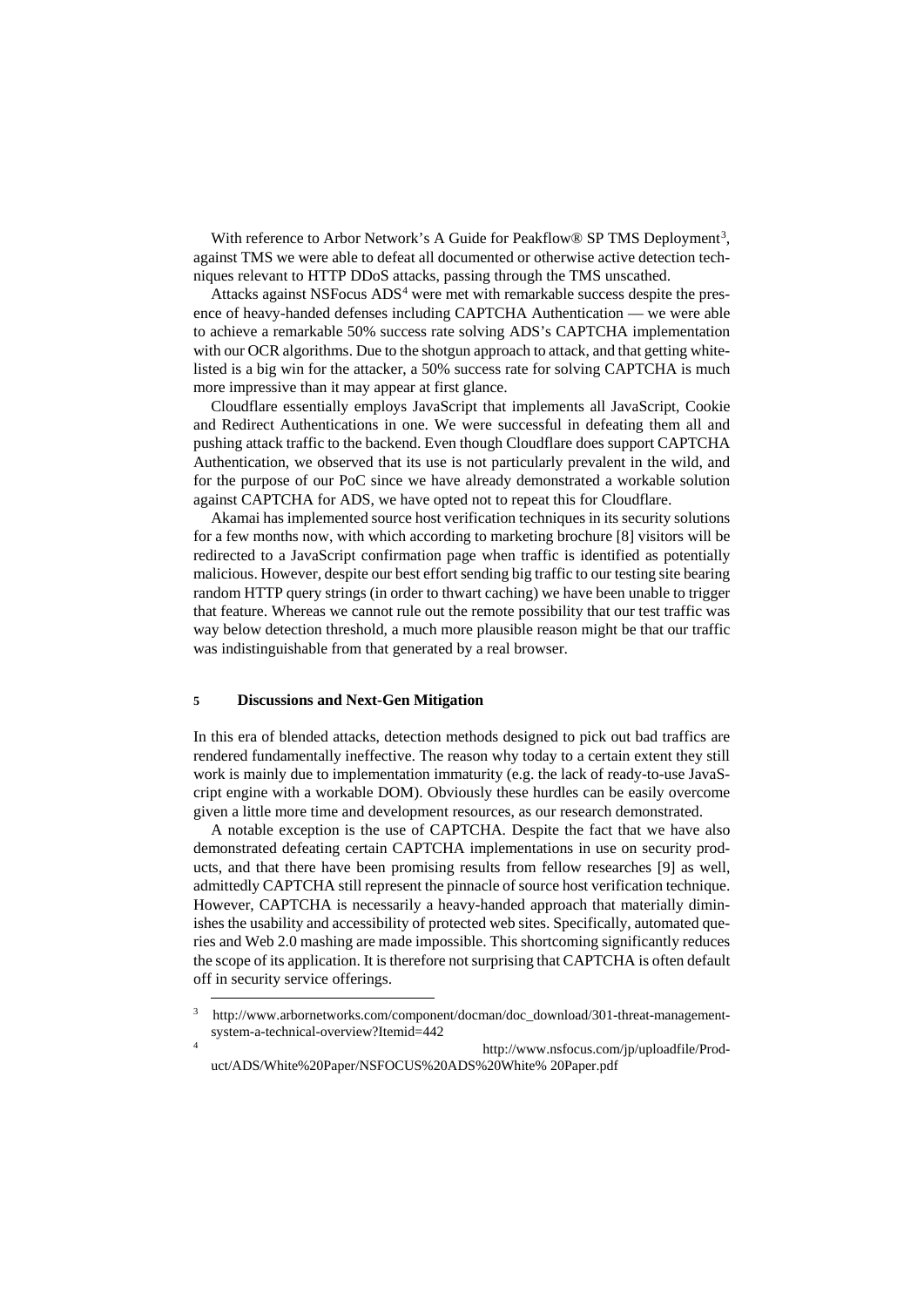# **5.1 Next-Generation Mitigation**

Seeing as that the underlying issue with a majority of DDoS attacks these days is their amplification property, which tips the cost-effectiveness balance to the attackers' favor, we are convinced that a control mechanism based on asymmetric client puzzle is the solution, as it presents a general approach that attacks directly this imbalance property, making it a lot more expensive to execute DDoS attacks. Prior researches include the seminal Princeton-RSA paper [10] and [11].

# **6 Acknowledgement**

This research was made possible only with data and testing resources graciously spon-sored by Nexusguard Limited<sup>[5](#page-13-0)</sup> for the advancement of the art.

## **References**

- [1] M. Prince, "The DDoS that Knocked Spamhaus Offline (And How We Mitigated it)," 20 March 2013. [Online]. Available: http://blog.cloudflare.com/theddos-that-knocked-spamhaus-offline-and-ho.
- [2] C. Weinschenk, "Attacks Go Low and Slow," IT Business Edge, 3 August 2007. [Online]. Available: http://www.itbusinessedge.com/cm/community/features/interviews/blo g/attacks-go-low-and-slow/?cs=22594.
- [3] R. Hansen, "Slowloris HTTP DoS," 7 June 2009. [Online]. Available: http://ckers.org/slowloris/.
- [4] Carnegie Mellon University, "CERT® Advisory CA-1998-01 Smurf IP Denialof-Service Attacks," 5 January 1988. [Online]. Available: http://www.cert.org/advisories/CA-1998-01.html.
- [5] J. Breeden II, "Hackers' New Super Weapon Adds Firepower to DDOS," GCN, 24 October 2012. [Online]. Available: http://gcn.com/articles/2012/10/24/hackers-new-super-weapon-addsfirepower-to-ddos.aspx.
- [6] E. Chien and P. Szor, "Blended Attacks Exploits, Vulnerabilities and Buffer-Overflow Techniques in Computer Viruses," 2003. [Online]. Available: http://www.symantec.com/avcenter/reference/blended.attacks.pdf.
- [7] T. Miu, A. Lai, A. Chung and K. Wong, "DDoS Black and White "Kungfu" Revealed," in *DEF CON 20*, Las Vegas, 2012.
- [8] Akamai, "Akamai Raises the Bar for Web Security with Enhancements to Kona Site Defender," 25 February 2013. [Online]. Available:

-

<span id="page-13-0"></span><sup>5</sup> <http://www.nexusguard.com/>